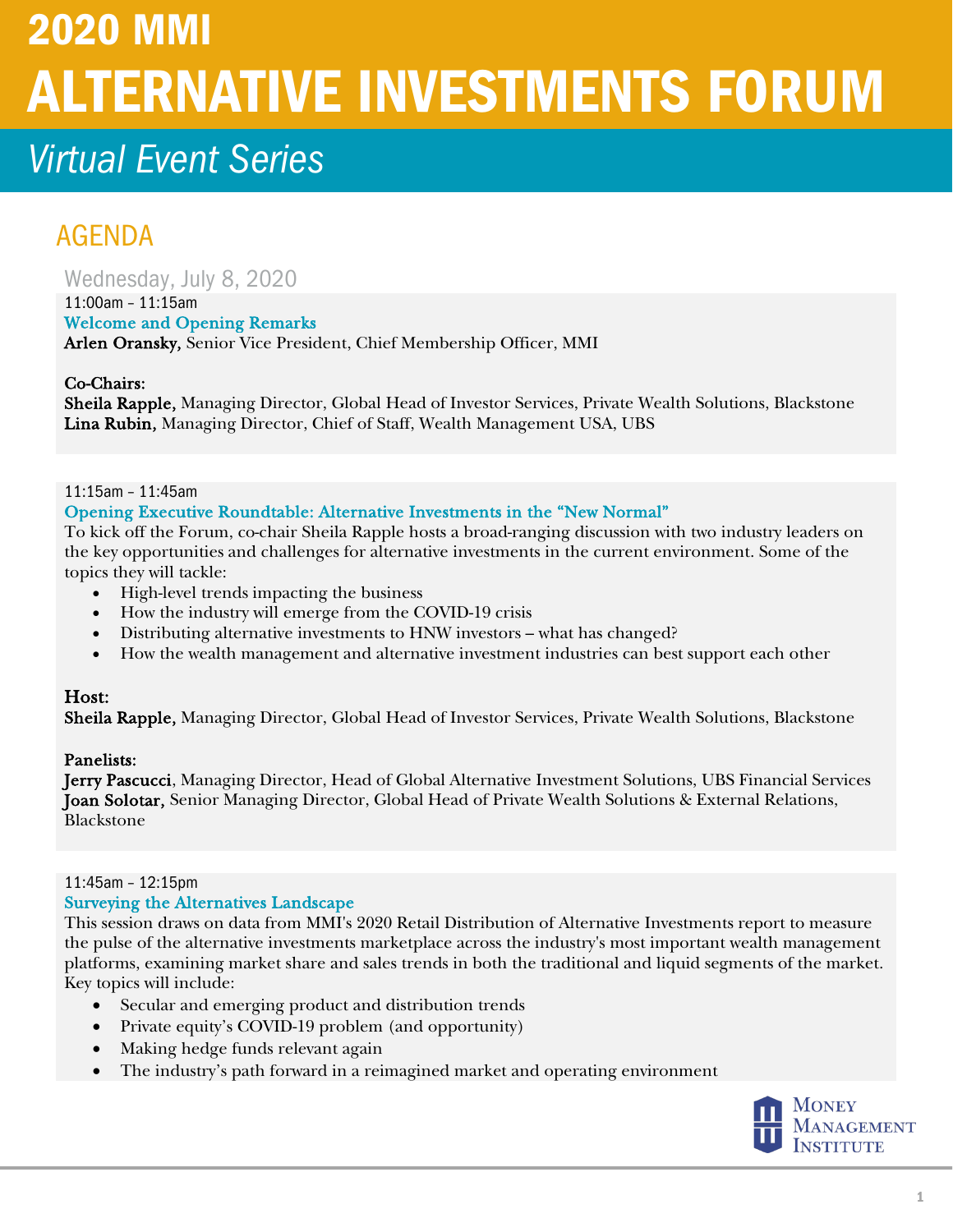# 2020 MMI ALTERNATIVE INVESTMENTS FORUM

### *<i>Virtual Event Series*

Speaker: Patrick Newcomb, Director of BenchMark Research, FUSE Research Network

#### Wednesday, July 15, 2020

11:00am – 11:30am

#### The Importance of Advisor Education

While financial markets have evolved dramatically over the years, the way many advisors learn about them has not. Traditional financial education methods not only struggle to keep pace with the rate of industry change but are generally significantly less effective during periods of severe disruption such as the one we are currently facing. This panel brings together participants from across the industry to discuss the developments and challenges in advisor education, as well as strategies to provide timely and relevant information on alternative investments in this time of unprecedented uncertainty.

#### Moderator:

Aaron Filbeck, Associate Director, Content Development, CAIA

#### Panelists:

Brendan Conway, Vice President, Private Wealth Solutions, Blackstone Tim Maurer, Director of Advisor Development, Buckingham Strategic Wealth Andrew Smith Lewis, Chief Innovation Officer, CAIS

#### Wednesday, July 22, 2020

11:00am – 11:30am

#### Private Assets: What are the Opportunities and Risks Today?

A panel of investment experts shares their views on the private markets in the current environment. Hear how some of the largest wealth management firms and institutional investors view the opportunities and risks in private equity, credit, real estate, and real assets. Among the key topics to be discussed:

- How has COVID-19 impacted the private markets?
- How does this downturn in the cycle compare to prior cycles?
- Where do investors see the best opportunities and biggest risks in private markets today?
- Are investors increasing or decreasing their exposure to private markets?

#### Moderator:

Bill Stout, Senior Managing Director, Head of Alternative Investments Business Development, Nuveen

#### Panelists:

Marc deBree, Head of Real Estate and Alternatives, TIAA General Account Organization Michelle Morris, Executive Director, Alternative Investments, Wealth Management, Morgan Stanley

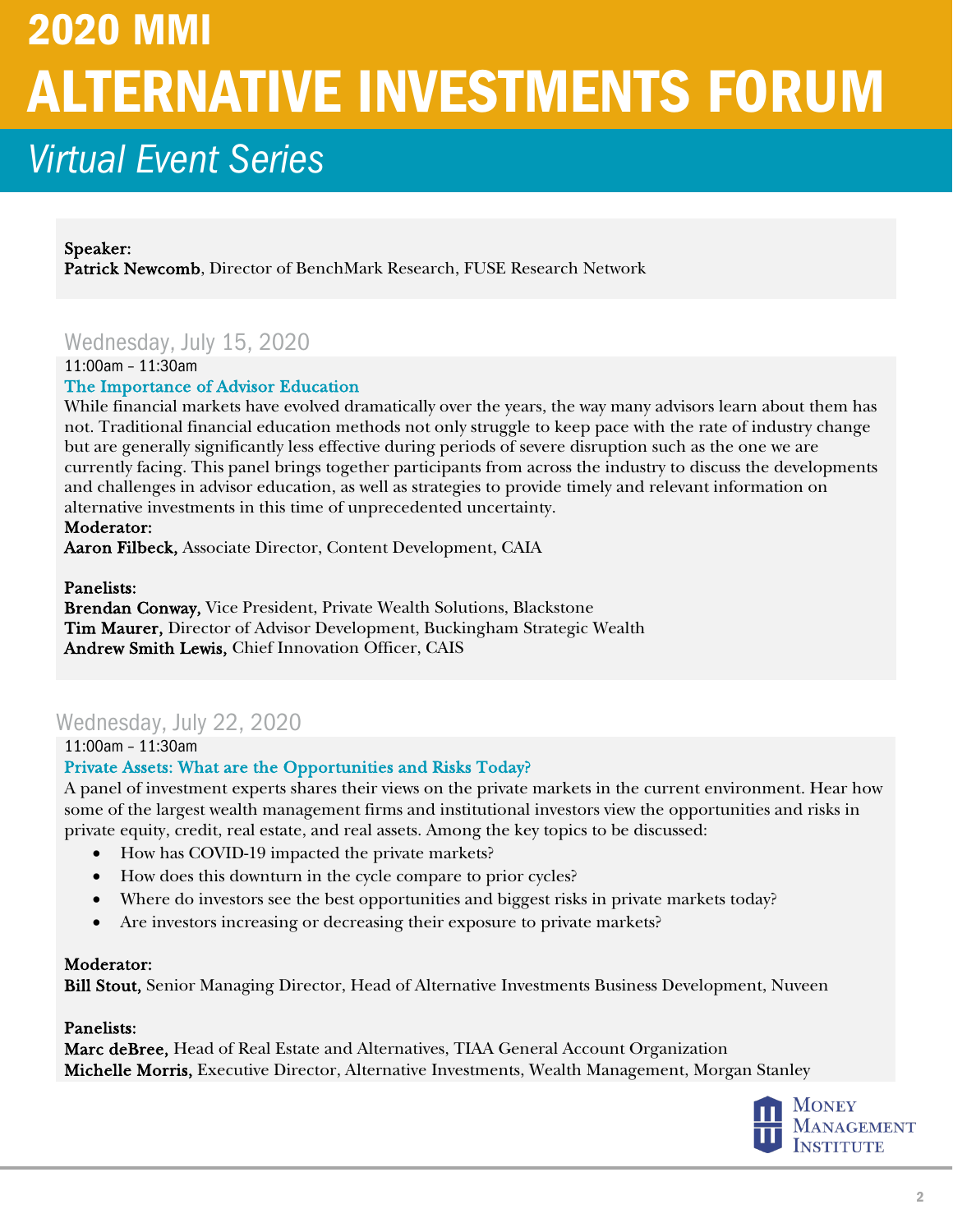# 2020 MMI ALTERNATIVE INVESTMENTS FORUM *<i>Virtual Event Series*

Kevin Winters, Executive Vice President, PIMCO

#### Wednesday, July 29, 2020

11:00am – 11:30am

#### Roundtable Discussion: Market Dislocation Opportunities

The global pandemic has brought complicated investment challenges, but also opportunities. This session explores the current investment landscape and outlook with experts representing some of the largest alternative asset managers. The panel will share perspective on:

- Where the opportunities lie today
- Ways in which those opportunities are being implemented
- Where capital is moving from a geographic and sector standpoint
- How that capital is being put to work

#### Moderator:

Raelan Lambert, Global Head of Alternatives, Mercer

#### Panelists:

John Barbo, Head of Global Bank Platforms, Apollo Global Management David Levenson, Managing Partner, Brookfield Asset Management Dan Maccarrone, Managing Director, Co-Head of the Global Investment Manager Analysis Team, Morgan Stanley Wealth Management

### Wednesday, August 5, 2020

11:00am – 11:30am

#### The Democratization of Alternatives

Alternative investment strategies previously reserved for institutions and the wealthiest investors are increasingly being made available across retail channels via liquid alternatives, a new generation of non-traded REITs (NTRs), and interval funds as well as via alternative investment platforms which streamline access to illiquid offerings. This panel will discuss the current state of these offerings with a focus on identifying the most salient distribution opportunities. Topics will include:

- The build-out, current state, and future opportunity for liquid alternatives
- Increased use of the interval fund structure amidst challenges to growth for non-traded products
- Due diligence and home-office perspectives on alternative investments, including NTRs and interval funds
- The use of alternative investment platforms to distribute alternative products

#### Moderator:

Kelly Ye, Director of Research, IndexIQ